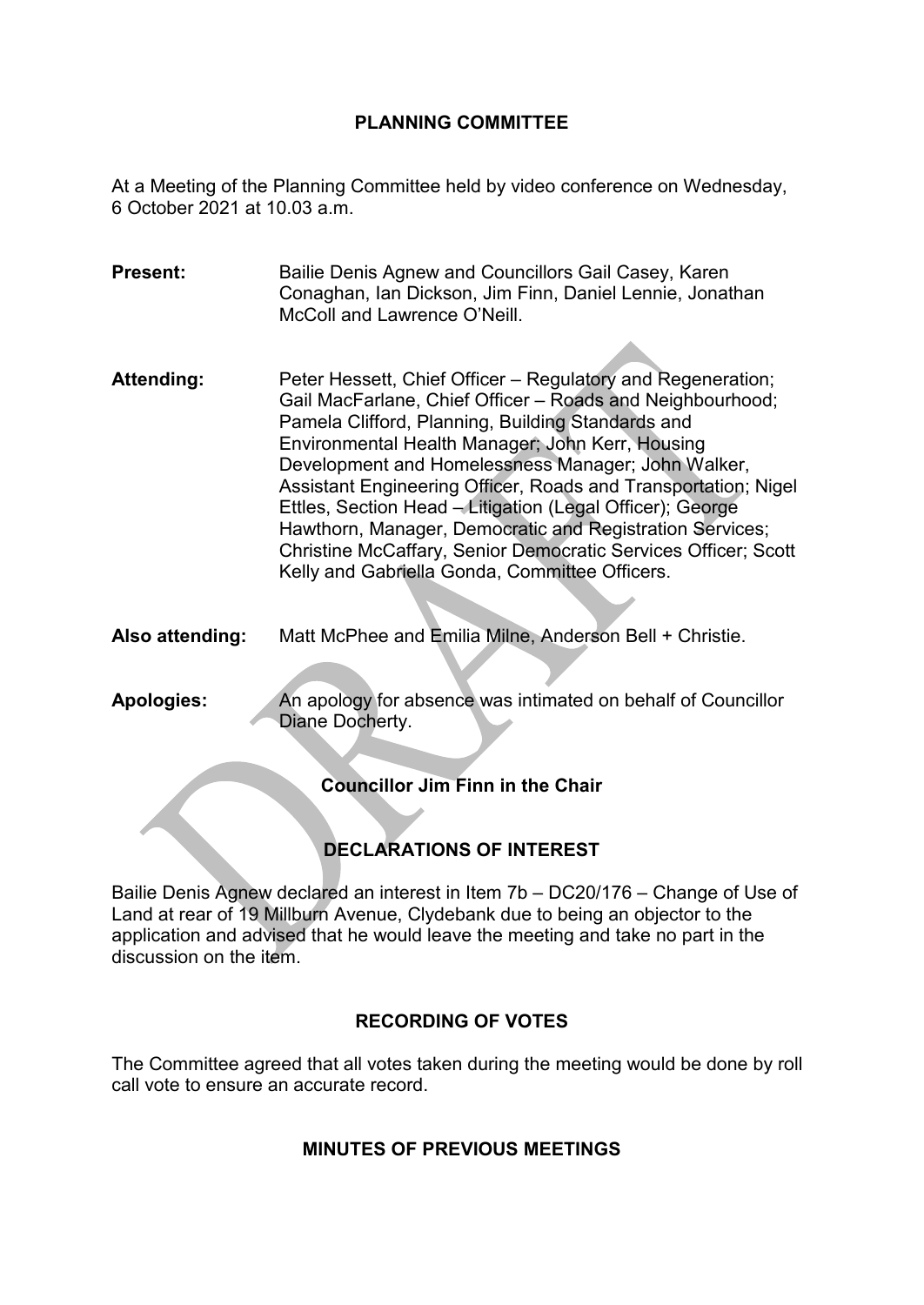The Minutes of Meetings of the Planning Committee held on (a) 6 November 2019 (Ordinary Meeting); (b) 2 June 2021 (Ordinary Meeting, Reconvened on 28 June 2021); (c) 23 June 2021 (Ordinary Meeting); and 28 June 2021 (Special Meeting) were submitted and approved as correct records.

## **NOTE OF VISITATIONS**

A Note of Visitations carried out on 25 June 2021, a copy of which forms Appendix 1 hereto, was submitted and noted.

## **OPEN FORUM**

The Committee noted that no open forum questions had been submitted by members of the public.

# **PLANNING APPLICATIONS**

Reports were submitted by the Chief Officer – Regulatory and Regeneration in respect of the following planning applications:-

**(a) TPO18/13 – Felling of trees (compromising of 16 Lime, 5 Sycamore and 1 Silver Birch) at various locations on Bell Street, Edward Street, McGregor Street and White Street, Clydebank by West Dunbartonshire Council.**

Reference was made to a site visit which had been undertaken in respect of the above application.

After discussion and having heard the Planning, Building Standards and Environmental Health Manager, in further explanation of the report and in answer to Member's questions, the Committee agreed to grant full planning permission subject to the condition set out in Section 9 of the report, as detailed in Appendix 2 hereto, and to add an additional condition that after the complete removal of roots and stumps, a full resurfacing of the pavement will be carried out.

**(b) DC20/176 – Change of use of land to the rear of No. 19 Millburn Avenue, Clydebank to form private rear garden ground and construction of associated fence/gate and ancillary outbuilding (retrospective) at No. 19 Millburn Avenue, Clydebank by Miss Sylwia Gadas.**

Bailie Denis Agnew left the meeting at this point, having declared an interest in this item earlier in the meeting.

Reference was made to a site visit which had been undertaken in respect of the above application. The Planning, Building Standards and Environmental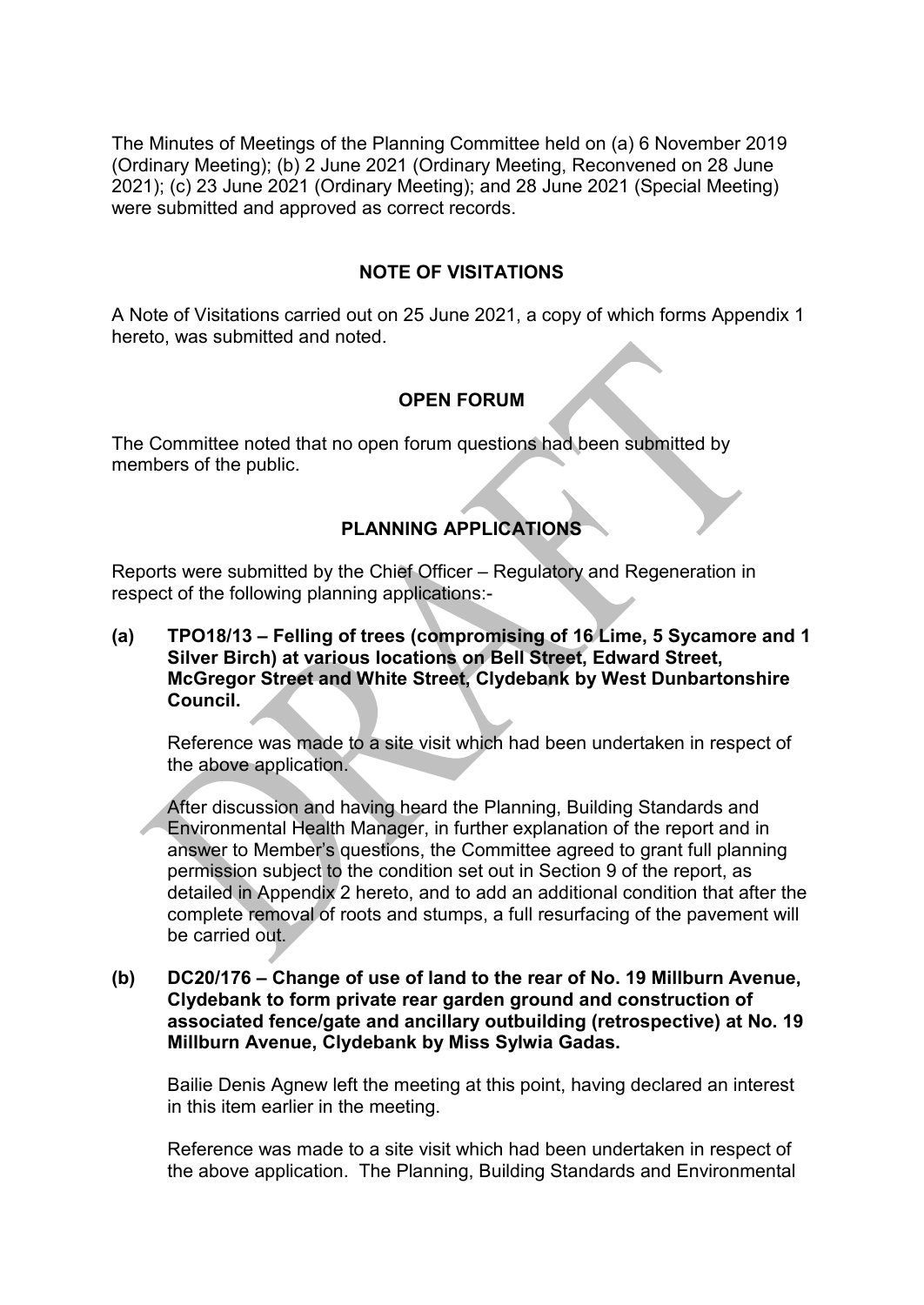Health Manager was heard in further explanation of the report and in answer to Members' questions.

Councillor Finn, Chair, invited Mr Robert Hay and Mr Gil Paterson, on behalf of the objector, to address the Committee. Both were heard in support of the objection and in answer to Members' questions.

The Chair then invited Mr Gadas, applicant, to address the Committee. Mr Gadas was heard in support of the application and in answer to Members' questions.

After discussion and having heard the Planning, Building Standards and Environmental Health Manager in answer to Members questions, the Committee agreed to grant full planning permission subject to condition 1 of the conditions set out in Section 9 of the report and subject to an amended condition 2 that access to No. 17 Millburn Avenue shall be maintained at all times and no gates or fences shall be erected, as detailed in Appendix 3 hereto.

# **ADJOURNMENT**

The Committee agreed to adjourn for a short time to allow for a comfort break.

The meeting reconvened at 11.14 a.m. with all those shown in the sederunt present.

**(c) DC21/138/FUL – Proposed residential redevelopment of 88 dwellings compromising of cottage flats, bungalows and flats with vehicular access, associated car parking and landscape works at land at the corner of Glasgow Road and Mill Road, Clydebank by West Dunbartonshire Council.**

Reference was made to a site visit which had been undertaken in respect of the above application.

After discussion and having heard from the Planning, Building Standards and Environmental Health Manager, the Housing Development and Homeless Manager and representative Solicitor Matt McPhee in further explanation of the report and in answer to Members' questions, the Committee agreed that consideration of the report be continued to the next meeting of the Planning Committee to allow officers to give further consideration to parking provision which had been raised as an issue by members of the Committee.

Note: Bailie Denis Agnew left the meeting during consideration of this item.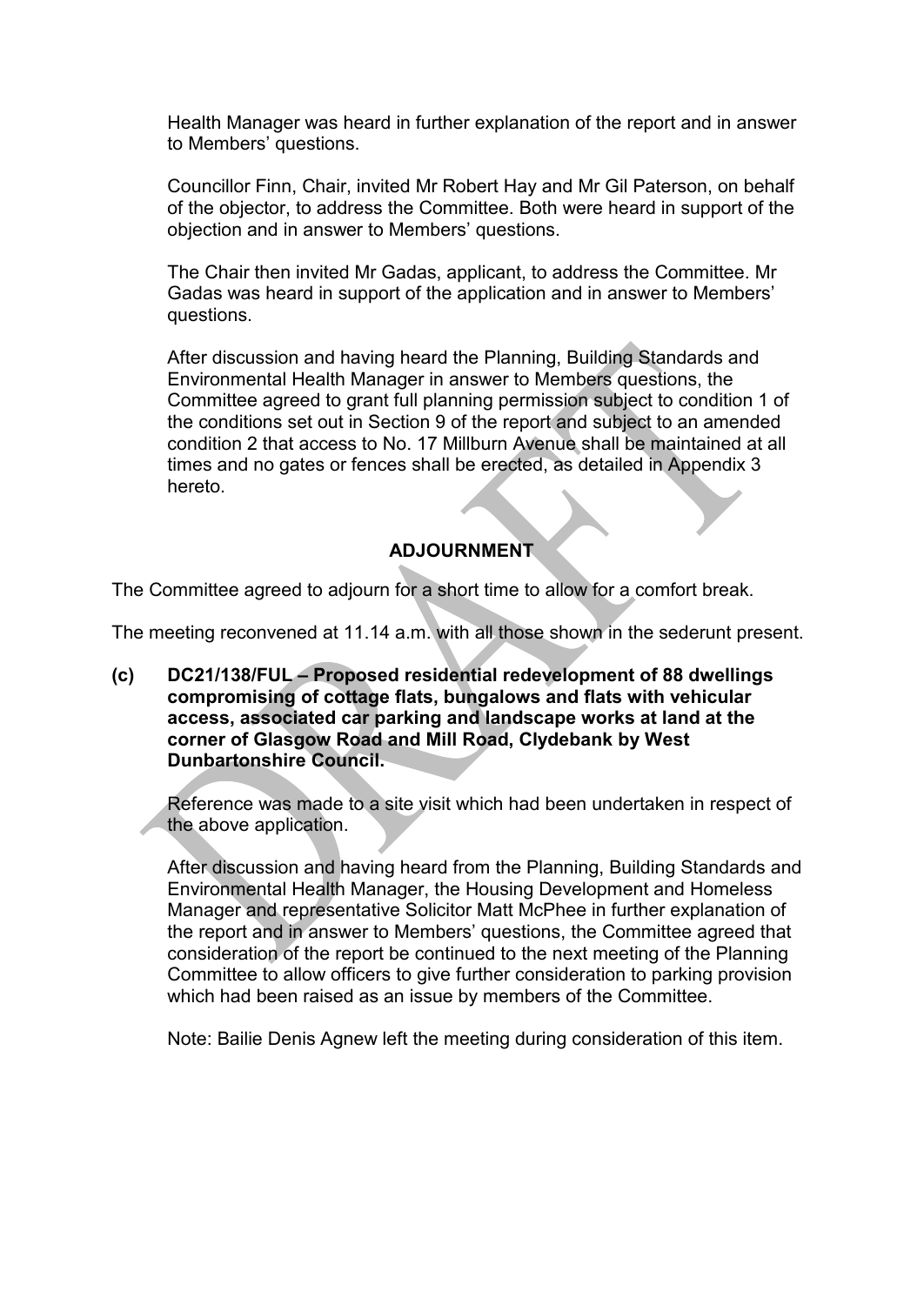#### **STREET NAMES FOR NEW HOUSING DEVELOPMENT SITE AT MILLER STREET, CLYDEBANK BY MILLER HOMES**

A report was submitted by the Chief Officer – Regulatory and Regeneration recommending two street names within the new housing development at Miller Street, Clydebank.

After discussion, the Committee agreed that Rosebery Street and Millerbank Street be approved as the street names for the development.

The meeting closed at 12:18 p.m.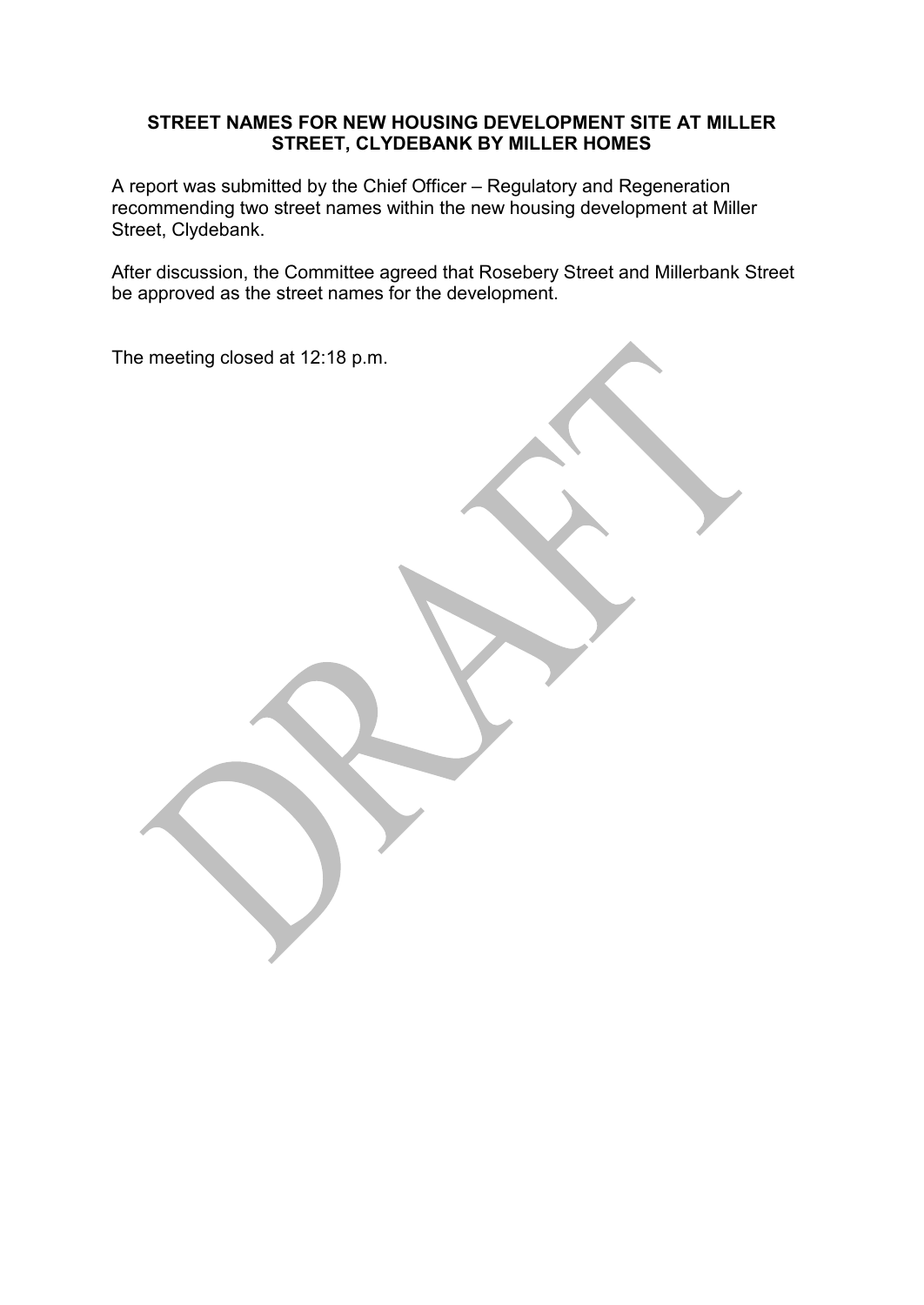## **APPENDIX 1**

# **PLANNING COMMITTEE**

# **NOTE OF VISITATIONS – 25 JUNE 2021**

**Present:** Bailie Denis Agnew and Councillors Gail Casey, Jim Finn and Marie McNair.

(The above lists Members who attended at least one site visit)

Attending: Pamela Clifford, Planning, Building Standards and Environmental Health Manager; Lorna Ramsey, Lead Planning Officer; Michael McGuinness, Economic Development Manager and Robin Abram, Project Manager.

(The above lists officers who attended at least one site visit)

# **SITE VISITS**

Site visits were undertaken in connection with the undernoted planning applications:-

# **DC21/018/FUL - 10 Castle Terrace, Castle Street, Dumbarton**

Change of Use of office to flat, Flat 1/3, 10 Castle Terrace, Castle Street, Dumbarton G82 1QY by Richmond Architects.

# **DC21/081/FUL - Land Adjacent to Miller Street, Clydebank**

Section 42 application to amend Condition 2 (with revised brick type specification) and remove Condition 19 (traffic calming measures) of planning permission DC20/028 Residential Development Site on Land Adjacent to Miller Street, Clydebank by Miller Homes.

## **DC21/030/FUL - Space at Bowling Green, John Knox Street, Clydebank**

Erection of 3 storey block of flats comprising 18 units and associated parking and open space at bowling green, John Knox Street, Clydebank by Clydebank Housing Association.

## **DC21/115/FUL - Queens Quay, Cart Street, Clydebank**

Section 42 to vary Condition no. 1 (development phasing), Condition no. 3 (Design Codes reference) and Condition no. 27 (Bird Hazard Management Plan) of permission DC15/234 at Queens Quay, Cart Street, Clydebank.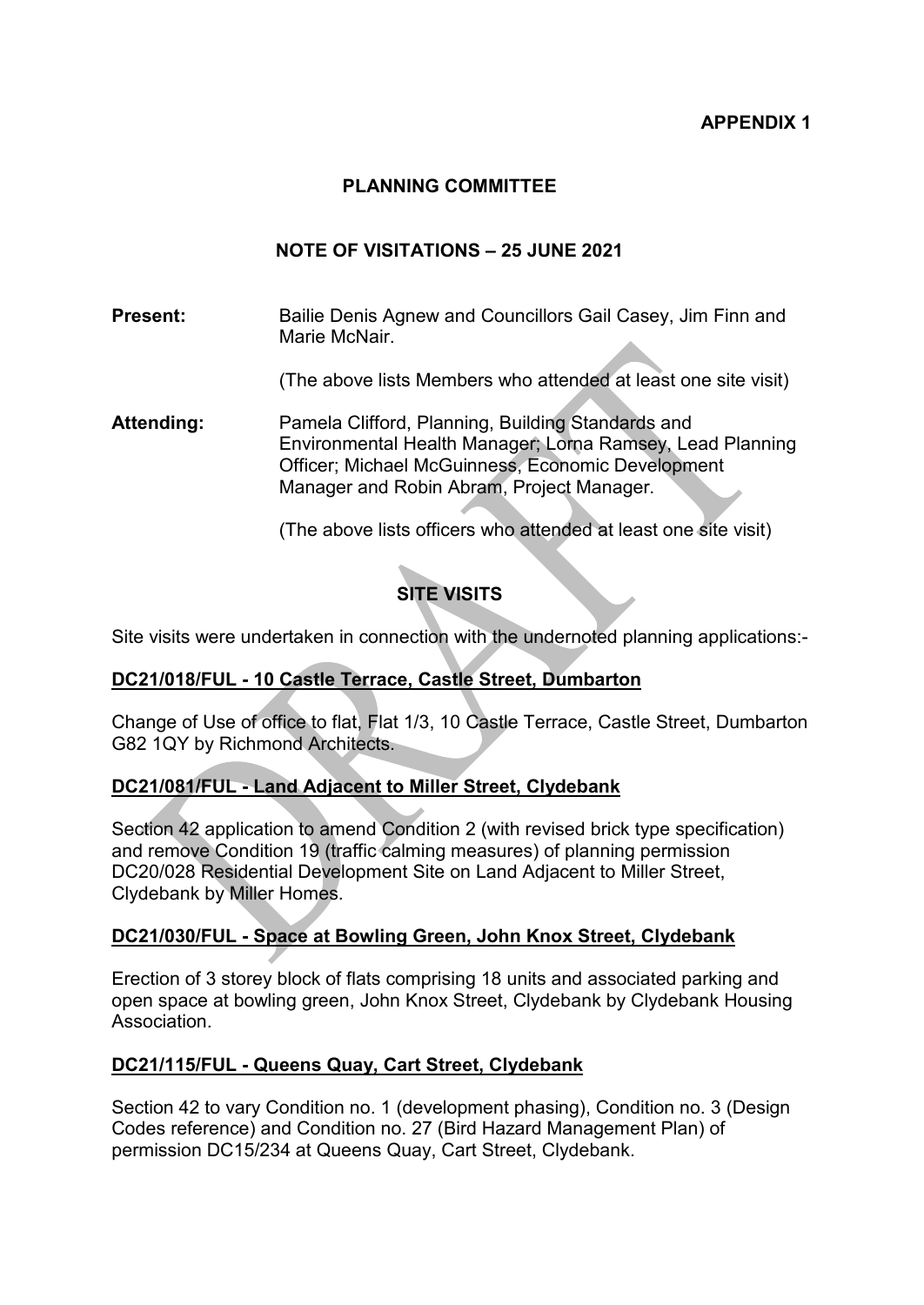**TPO18/13 – Felling of trees (16x Lime, 5x Sycamore and 1x Silver Birch) at Bell Street Edward Street McGregor Street and White Street, Clydebank by West Dunbartonshire Council Greenspace.**

#### **GRANT full planning permission subject to the following conditions:-**

1. Prior to any of the tree felling works hereby approved being undertaken on site, full details of the compensatory replanting scheme of 22 trees shall be submitted to and approved in writing by the Planning Authority. This shall include a plan alongside details of the location, species and age of the trees to be planted. The approved compensatory replanting scheme shall thereafter be undertaken in a timescale to be agreed in writing by the Planning Authority.